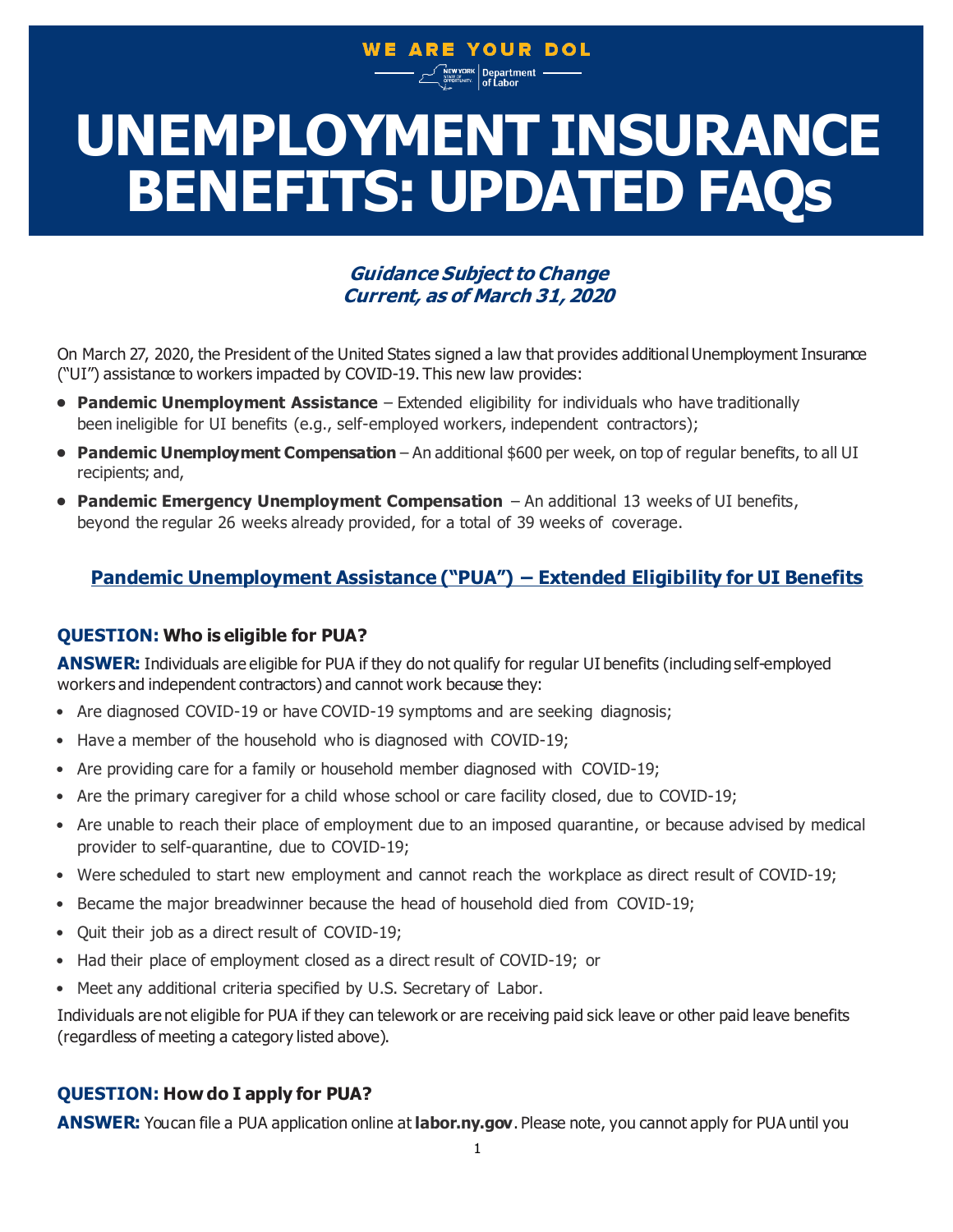have been determined ineligible for UI benefits. You must apply for UI before you apply for PUA.

#### **QUESTION: What is the maximum benefit I can receive from PUA?**

**ANSWER:** Your benefit rate is based on your recent wages. In New York, the current maximum weekly benefit rate is \$504. The minimum PUA benefit rate is 50% of the average weekly benefit amount in New York. For January 27, 2020 - March 31, 2020, the minimum benefit rate is \$172. For April 1, 2020 - June 30, 2020, the minimum benefit rate is \$182.

#### **QUESTION: Will I also receive the additional \$600 per week for Pandemic Unemployment Compensation?**

**ANSWER:** Yes. PUA benefits will include an additional \$600 per week until July 31, 2020.

## **QUESTION: Do I have to wait a week after I became unemployed before I can receive PUA benefits?**

**ANSWER:** No, there is no weeklong wait period for PUA.

#### **QUESTION: How long do benefits from PUA last?**

**ANSWER:** PUA benefits may cover periods of unemployment up to 39 weeks.

#### **QUESTION: Are benefits from PUA retroactive?**

**ANSWER:** Yes, PUA benefits can be paid retroactively for periods of unemployment, beginning on or after January 27, 2020.

## **QUESTION: I can work remotely. Am I eligible for PUA?**

**ANSWER:** No. If you are being paid to work remotely, you are not eligible for PUA benefits.

## **Pandemic Unemployment Compensation – Additional \$600/Week of UI Benefits**

#### **QUESTION: I am already receiving UI. Whatdo I have to do to receive this additional \$600 perweek?**

**ANSWER:** Nothing. The additional \$600 per week will be automatically added to all regular UI and PUA benefits.

#### **QUESTION: Will this additional \$600 per week reduce my regular UI benefits?**

**ANSWER:** No. The additional \$600 per week benefit will not reduce any UI or PUA benefits.

## **QUESTION: How long will I receive this additional UI benefit?**

**ANSWER:** The additional \$600 per week benefit ends July 31, 2020.

#### **QUESTION: Will this additional \$600 per week be counted towards my eligibility for other government programs?**

**ANSWER:** The additional \$600 per week payment will not be counted towards your income eligibility for Medicaid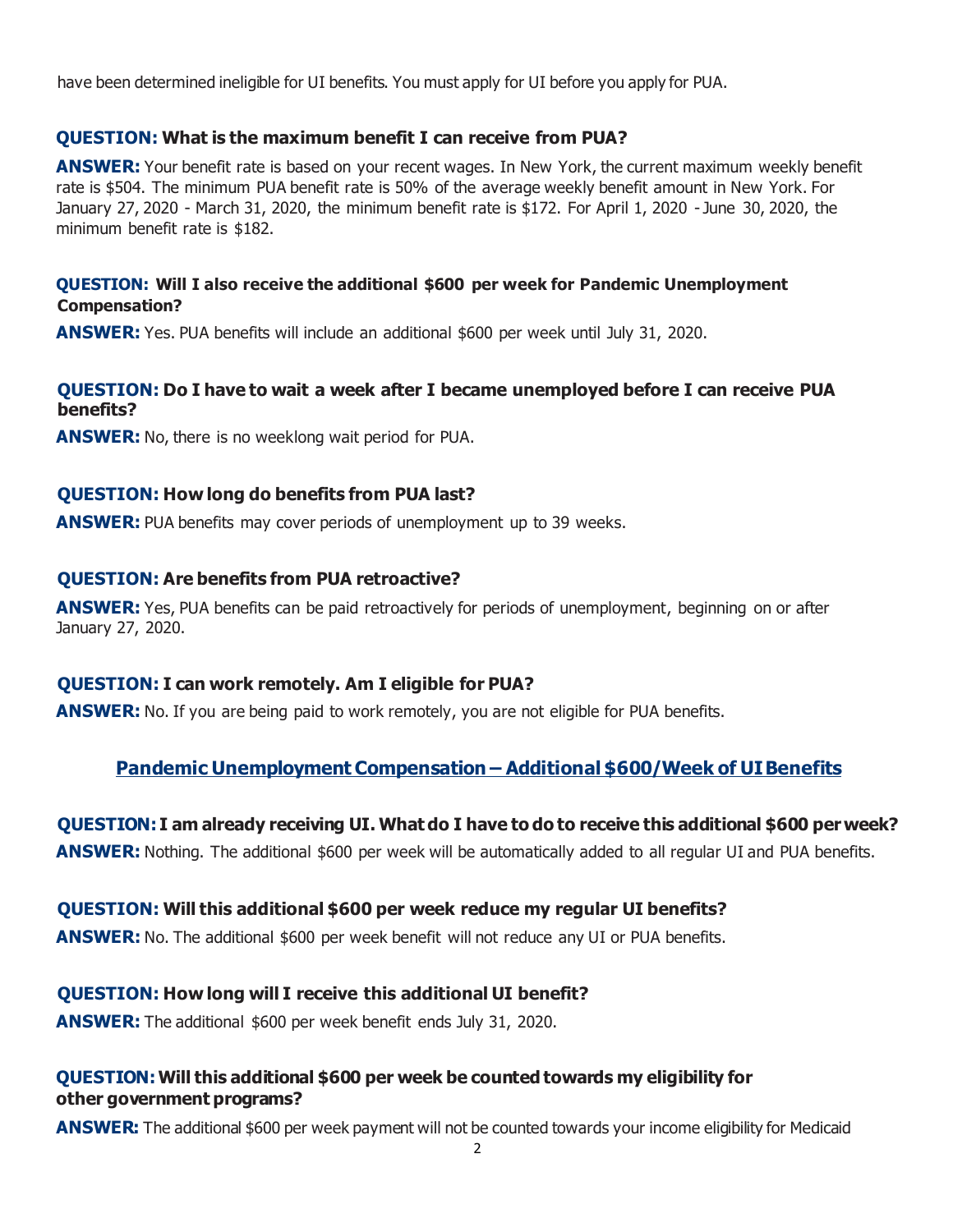and the Children's Health Insurance Program (CHIP).

## **Pandemic Emergency Unemployment Compensation – 13 Additional Weeks of UI Eligibility**

#### **QUESTION: I am already receiving UI. How will this program assist me?**

**ANSWER:** If you exhaust your 26 weeks of regular UI, you will receive an additional 13 weeks of additional benefits.

#### **QUESTION: I exhausted my 26 weeks of benefits a few weeks ago. Am I still eligible for these 13 weeks of extended UI benefits?**

**ANSWER:** Yes. Anyone who exhausted UI benefits after July 1, 2019 is eligible to receive 13 additional weeks of benefits.

#### **QUESTION: Will I also receive the additional \$600 per week during these 13 weeks of UI eligibility?**

**ANSWER:** Yes. The additional 13 weeks of benefits will include an additional \$600 per week until July 31, 2020.

## **General Information about Unemployment Insurance**

#### **QUESTION: What is Unemployment Insurance?**

**ANSWER:** Unemployment insurance (also known as UI) provides temporary cash benefits to employees who have lost their jobs. If you have worked in New York State within the last 18 months and lost your job, through no fault of your own, you may be eligible forUI.

#### **QUESTION: What is the maximum benefit I can receive through Unemployment Insurance?**

**ANSWER:** A person's benefit rate is based on the recent wages they received from their employer(s). The current maximum weekly benefit rate is \$504.

#### **QUESTION: How long do Unemployment Insurance benefits last?**

**ANSWER:** Currently, the limit is 26 weeks per year. The federal government recently created a new program called Pandemic Emergency Unemployment Compensation that would allow claimants who exhaust their regular UI benefits, to receive up to 13 additional weeks of benefits.

#### **QUESTION: How do I apply for Unemployment Insurance?**

**ANSWER:** You can file a claim by visiting **[labor.ny.gov](http://labor.ny.gov/)**. You can also call the Telephone Claim Center at **888-209-8124**. Due to larger than normal call volume, we are strongly encouraging individuals wishing to file a claim to first visit the website, if possible.

#### **QUESTION: When should I file my claim?**

**ANSWER:** You should file your claim in the first week you worked less than four days and earned a gross income of less than \$504. If you worked four or more days or earned more than \$504, you should file the following week.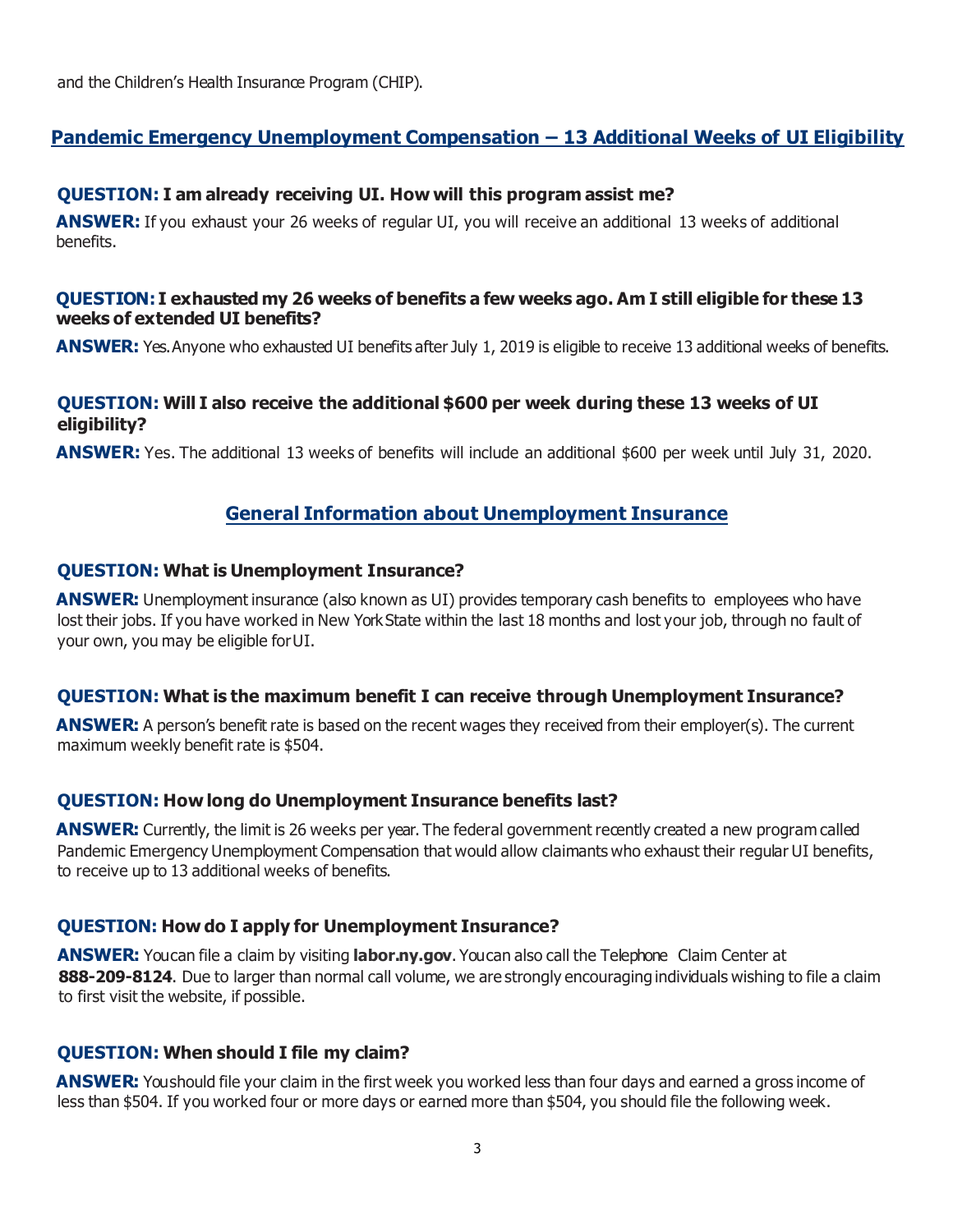## **QUESTION: I keep getting bumped from the UI call center. Will my claim be processed?**

**ANSWER:** You will receive all benefits to which you are entitled. Your claim will start on the day you were separated from your employer. There is unprecedented call volume and web traffic. Please be patient and keep trying. It is best to apply online.

#### **QUESTION: I was unable to file my claim during the week I was separated from my employer because of issues with the DOL website and/or UI call center. Will I still receive that week's benefits?**

**ANSWER:** Yes, you will receive all benefits to which you are entitled. Your claim will start on the day you were separated from your employer, and DOL will backdate any claims that are not timely processed due to any issues with the DOL website or UI call center.

#### **QUESTION: What is the waiting week and what does it mean that it was waived?**

**ANSWER:** Typically, the first full week of a claim is an unpaid waiting week. This means you are not paid but you must still claim weekly benefits and fulfill eligibility requirements. Beginning March 12, 2020, the Governor has suspended the one-week waiting period for individuals impacted by the COVID-19 public health crisis. This means that if you are found eligible for benefits, you will be credited from the first week of your claim (not the second week). It does not mean that you will be paid as soon as you open your claim.

#### **QUESTION: If I am found eligible for Unemployment Insurance, when can I expect first payment?**

**ANSWER:** If you are eligible for UI, your first payment will generally be made in two to three weeks from the time you file your claim. In some cases, additional information must be obtained before payment can be made and your first payment may take longer. We use this time to review and process your application for benefits. You will not receive benefits during this period. Continue to claim weekly benefits as long as you are unemployed and meet the eligibility requirements. Also, check your mail and respond to any questionnaires or phone calls from DOL,right away, to prevent delays in your payments. If you are found eligible, you will receive any back weeks of benefits owed with your first payment. You will receive your benefits via direct deposit or bank debit card.

#### **QUESTION: My employer has reduced my hours because of COVID-19. Am I eligible for Unemployment Insurance?**

**ANSWER:** It depends. If you work less than four days a week and earn \$504/week or less, you may be eligible to receive partial UI benefits.

#### **QUESTION: I work part-time. Am I eligible for UI?**

**ANSWER:** If you work less than four days in a week and earn \$504 or less, you may receive partial benefits. Each day, or part of a day, of work causes your weekly benefit rate to drop by one-quarter.

#### **QUESTION: My employer has temporarily closed. Am I eligible for Unemployment Insurance?**

**ANSWER:** You should file a claim if you have been laid off from your job. Our goal is to ensure benefits are paid to all people who apply and are legally entitled to receive them.

#### **QUESTION: I am self-employed or an independent contractor. Am I eligible for Unemployment Insurance?**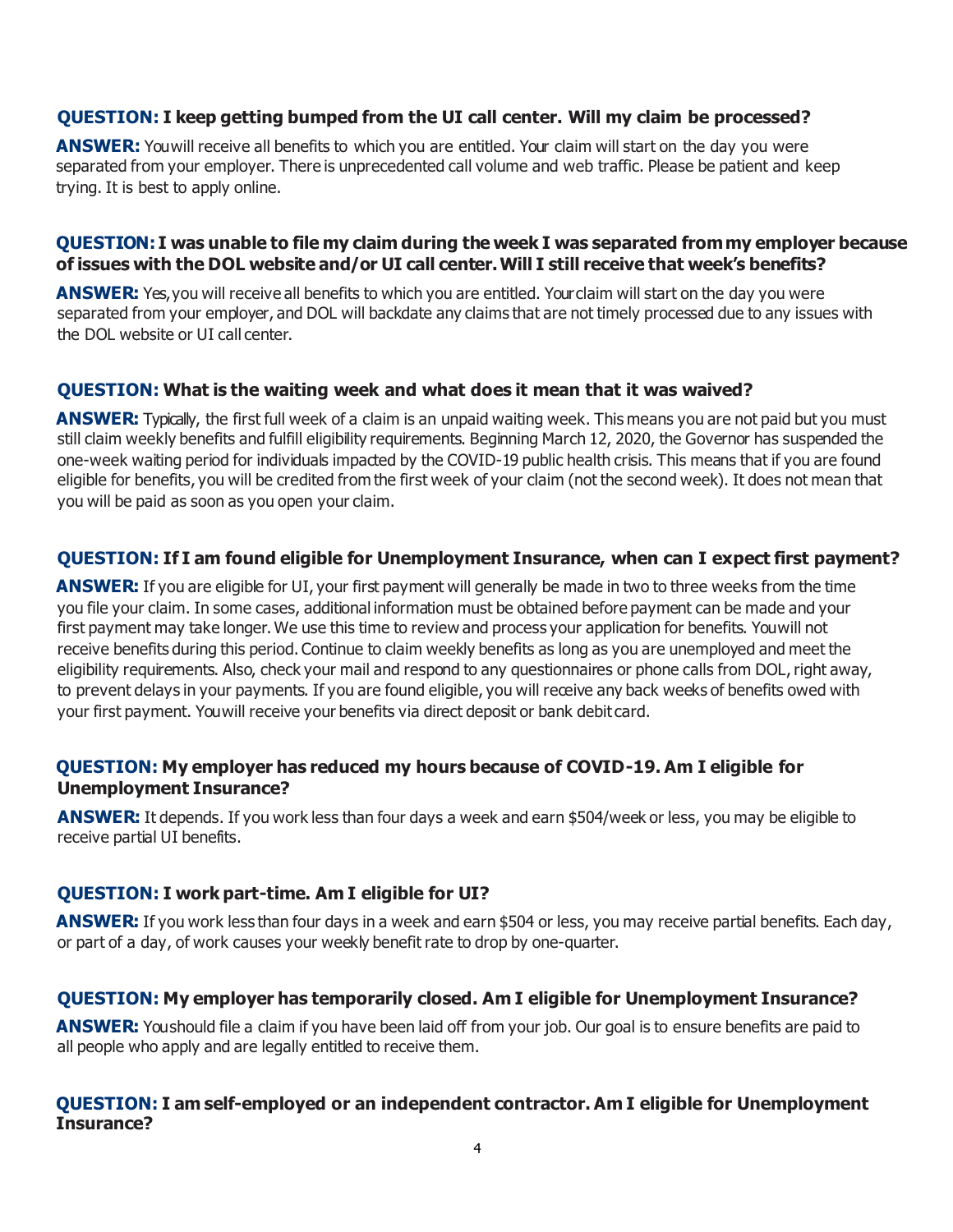**ANSWER:** Currently, most self-employed individuals and independent contractors working in New York State are not authorized to obtain unemployment insurance benefits. However, self-employed individuals and independent contractors may be eligible for benefits under PUA. PUA is available for individuals who would normally not be eligible for regular unemployment benefits but are unable to work because of COVID-19. PUA is available for periods of unemployment between January 27, 2020 and December 31, 2020. The maximum benefit rate is \$504, the same as the maximum benefit rate for regular unemployment insurance benefits. The minimum PUA rate is calculated by USDOL, quarterly, as 50% of the average weekly benefit amount in each state. For January 1, 2020 – March 31, 2020, the minimum benefit rate is \$172. For April 1, 2020 – June 30, 2020, the minimum benefit rate is \$182.

## **QUESTION: I'm a small business owner who has had to shut down due to COVID-19. Am I eligible for UI?**

**ANSWER:** Self-employed individuals impacted by COVID-19 may apply for PUA benefits.

## **QUESTION: I cannot work because my child's school or daycare facility has closed due to COVID-19, and I need to stay home to take care of my child. Am I eligible for Unemployment Insurance?**

**ANSWER:** While you are only eligible for unemployment insurance benefits if you are able and available to work, under PUA you can receive benefits if you are the primary caregiver for a child whose school or care facility closed due to COVID-19. PUA is available for periods of unemployment between January 27, 2020 and December 31, 2020. The minimum PUA benefit rate is 50% of the average weekly benefit amount in New York. For January 1, 2020 – March 31, 2020, the minimum benefit rate is \$172. For April 1, 2020 – June 30, 2020, the minimum benefit rate is \$182. The maximum benefit rate is \$504, the same as the maximum benefit rate for regular unemployment insurance benefits.

## **QUESTION: If I am not able to go to work because a medical professional told me I need to quarantine, am I eligible for Unemployment Insurance benefits?**

**ANSWER:** Probably not, if you are still employed. However, the Governor recently passed a law that provides job protection and paid leave for individuals who are subject to an order of quarantine or isolation by a governmental entity because of COVID-19.

You can learn more information here: **[ny.gov/COVIDpaidsickleave](http://ny.gov/COVIDpaidsickleave)**. There are also additional protections for workers who are sick or have been directed to quarantine. For more information, please visit the New York State Department of Health's COVID-19 website at: **[ny.gov/coronavirus](http://ny.gov/coronavirus)**.

## **QUESTION: The federal government has recently passed laws that provide additional Unemployment Insurance benefits. How do those changes impact New Yorkers?**

**ANSWER:** The federal government recently created three new programs related to unemployment insurance compensation and COVID-19: Pandemic Unemployment Assistance ("PUA"); Pandemic Unemployment Compensation (additional \$600/week of benefits); and Pandemic Emergency Unemployment Compensation (additional 13 weeks of benefits for claimants who have exhausted benefits). Additional information on these programs is available at: **[labor.ny.gov](https://www.labor.ny.gov/home/)**.

#### **QUESTION: I am an older worker and/or am immuno-compromised. I work near a lot of people and am personally uncomfortable going to work due to concerns about my health. Am I eligible for Unemployment Insurance?**

**ANSWER:** Generally speaking, you are not eligible for unemployment insurance if you voluntarily leave your job.